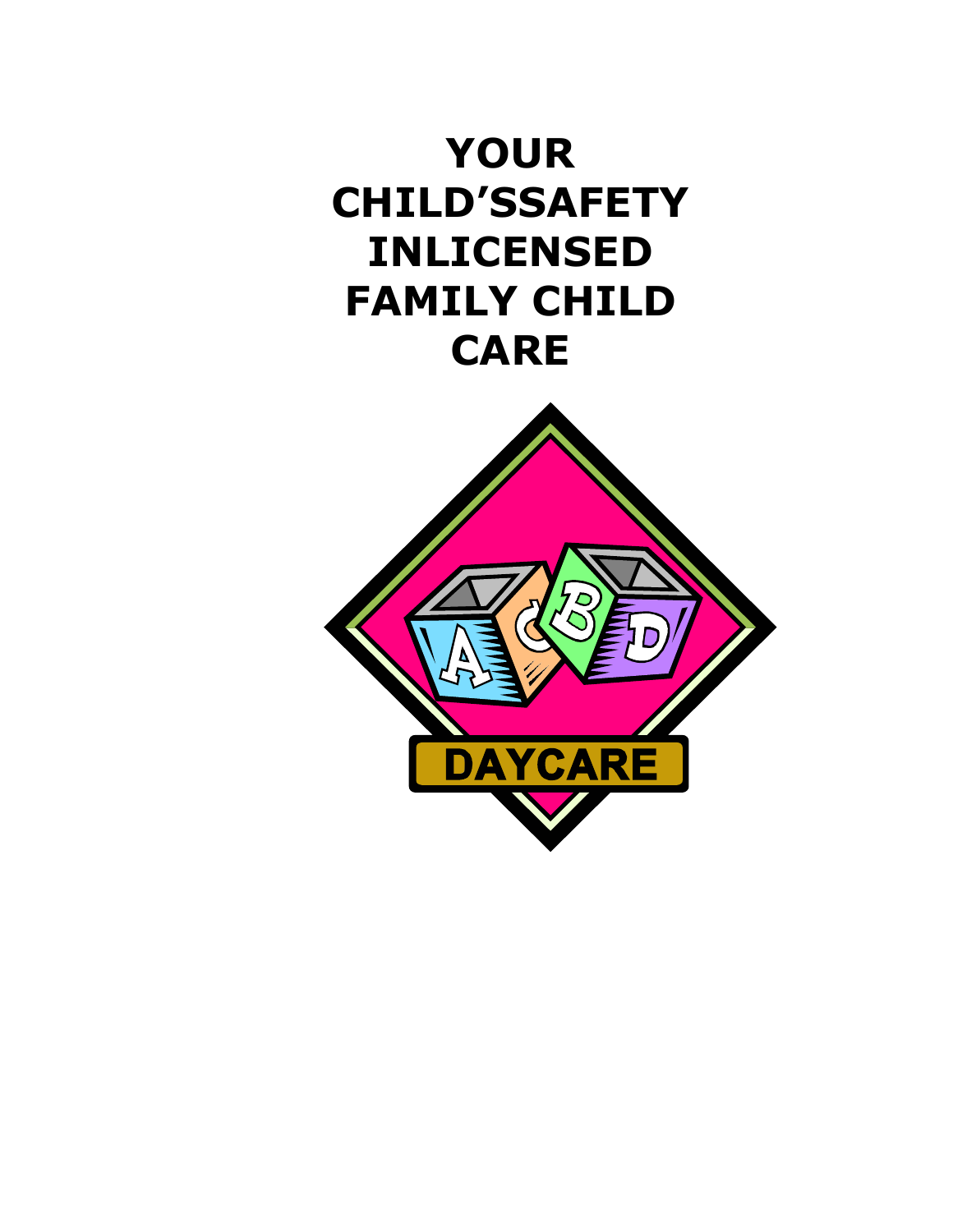Licensing family child care helps protect the health and safety of children by requiring that certain minimum standards of care be met. While your county plays an important role as the licensing agency, you, as a parent, are inthe best position to ensure your children's safety.

Ultimately, it is your responsibility to make sure your children are safe and well cared for. The more that you know about licensing requirements, the better prepared you will be to work with your provider to ensure your childis safe.

This brochure highlights some of these requirements and provides information about what you should do if youhave questions or concerns.

Detailed information about these licensing requirements can be found on the Internet at: [www.dhs.state.mn.us](http://www.dhs.state.mn.us/) or [www.revisor.leg.state.mn.us.](http://www.revisor.leg.state.mn.us/) **You also may contact Sherburne County Health & Human Services (your child care licensing department,) at (763)241-2600 or 1-800-433- 5239** or the MinnesotaDepartment of Human Services (DHS), Licensing Division, at 1-800- 627-3529.

# **The Family Child Care Provider**

Your family child care provider should enjoy being with children. Your provider should know how to talk to children and respect them. Your provider should discuss behavior guidance with you and follow your instructions.Your provider should be willing to listen to your concerns and work to resolve them.

Your licensed family child care provider **must:**

- Be 18 and physically able to care for children.
- Pass a physical exam when being licensed.
- Pass a background study that reviews the criminal records of all caregivers and household members (exceptchildren) and also checks for any record of abuse or neglect.
- Complete training in child-related first aid and CPR, and sixteen hours of training in child care, child development, behavior guidance, supervision, and safety, each year. All adult caregivers must receive this sixteen hours of training. All caregivers for infants must be trained on reducing the risk of Sudden Unexpected Infant Death, and all caregivers for children under age 5 must be trained on reducing the risk of Abusive Head Trauma.
- Meet additional experience or educational requirements if licensed to care for more than 10 children andhave a specialized license.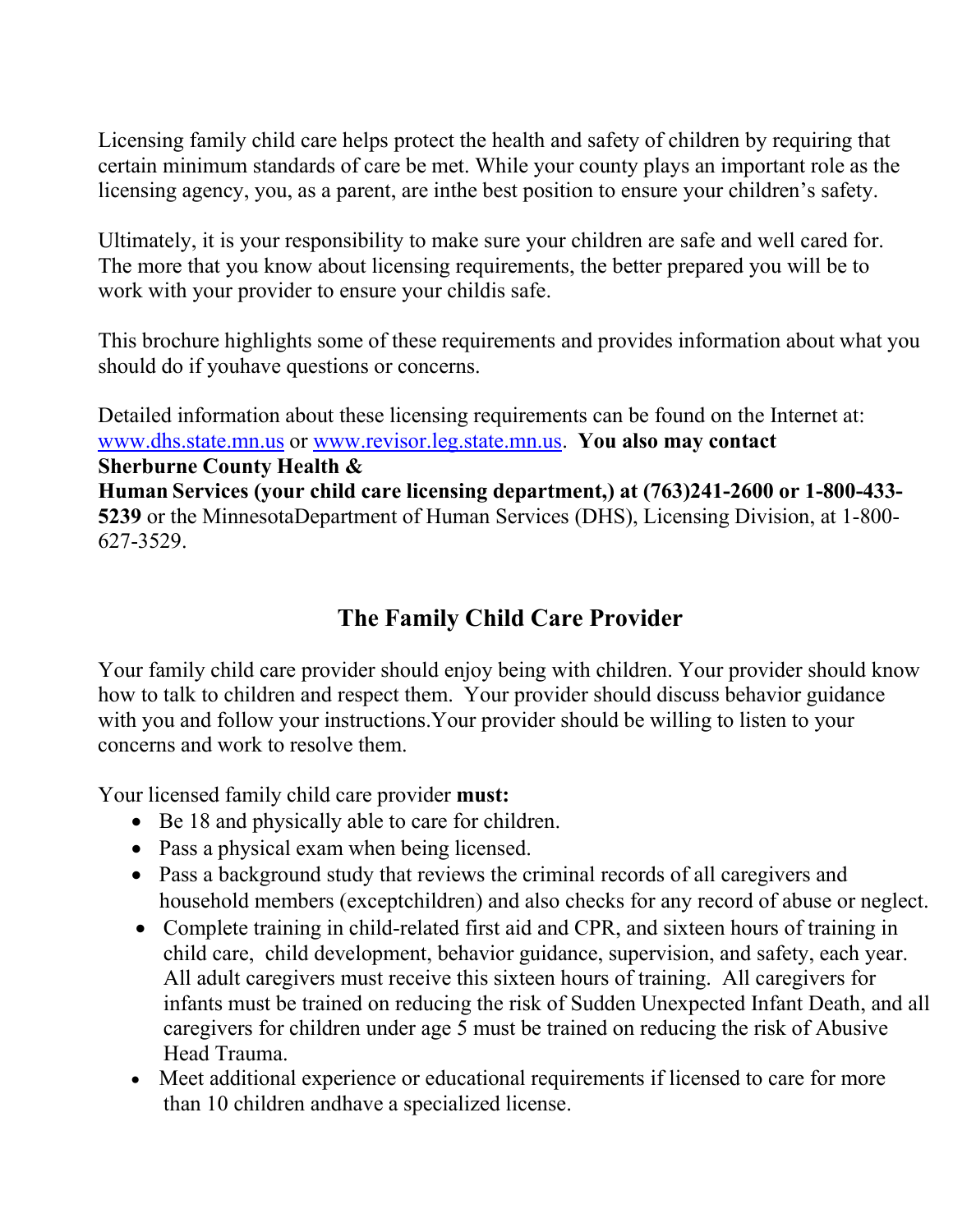Undergo a physical, mental health or chemical dependency or abuse evaluation if required by DHS or thecounty, based on reasonable cause. This applies to any caregiver or resident who is present during the hours of care.

Your family child care provider must:

- Communicate with you regularly about your child and the child care program
- Show you a copy of his or her policies
- Post his or her child care license
- Welcome your visits at any time

# **The Family Child Care Home**

Children's health and safety is the basic reason for child care licensing. Licensed family child care is provided in the license holder's residence or someone else's residence where the provider is the primary caregiver. The child care home should be comfortable, safe and inviting.

### **Safety**

Providers must meet minimum requirements for:

- Amount of indoor and outdoor space
- Fire code inspections
- Two means of escape from every room
- Heating, venting and temperature
- Electrical service
- Safety equipment, including smoke detectors, carbon monoxide detectors, and fire extinguishers.

# **Hazards**

Providers must:

- Make toxic substances and hazardous materials inaccessible to children.
- Check all cribs and playpens monthly for defects, and annually for recalls. A crib, portable crib, or playpen with a waterproof mattress or pad must be used for each infant and newborn in care. Equipment must meet federal safety requirements for bars and rails.
- Make swimming and wading pools, beaches and other bodies of water inaccessible, except during superviseduse.
- Use gates or barriers on stairways when children between 6 and 18 months are in care. Stairways, decks,balconies and loft areas must meet specific standards.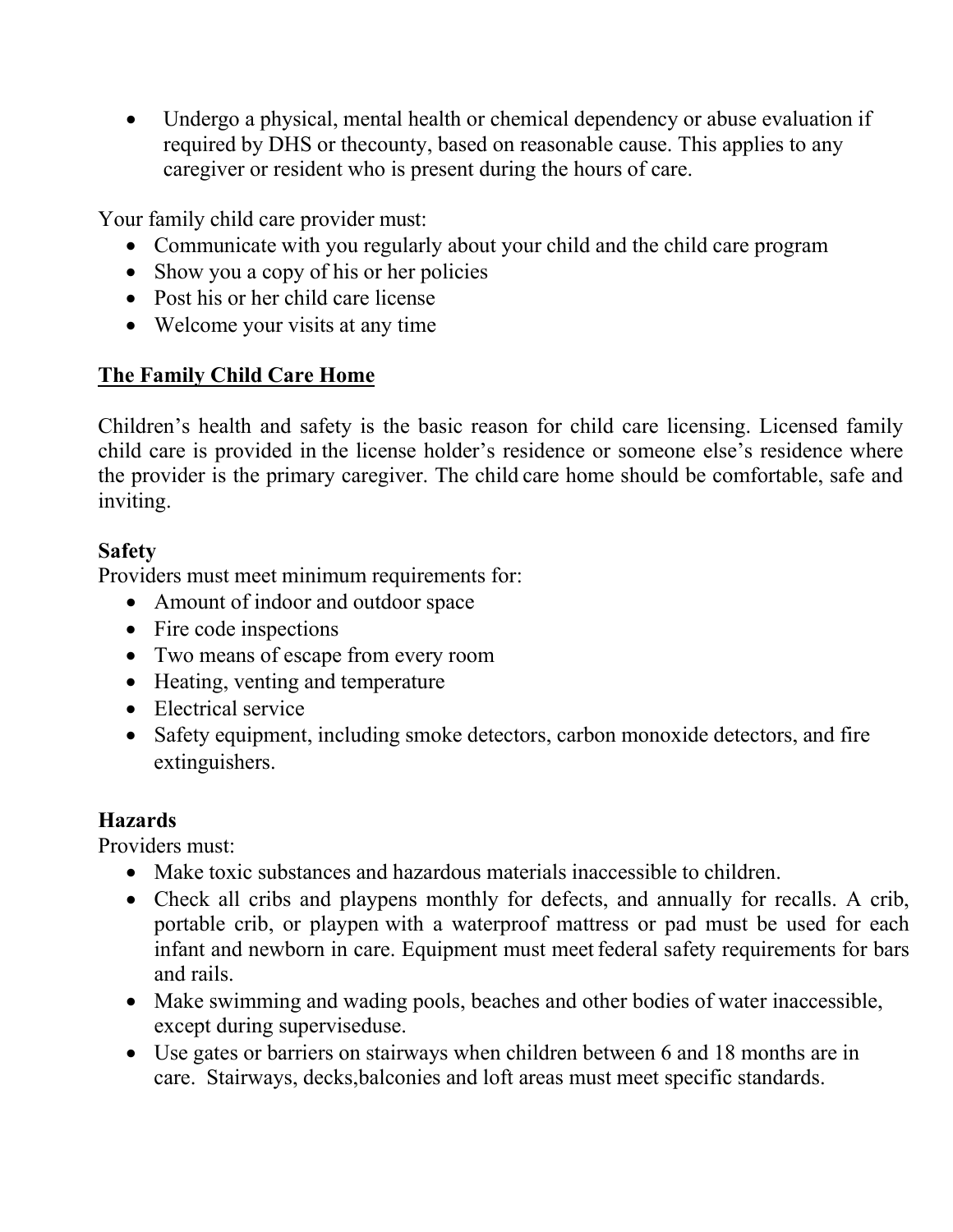#### **Health and Sanitation** Providers must:

- Keep the childcare home clean.
- Meet requirements for sewage disposal.
- Follow sanitary procedures to reduce the spread of communicable disease, including storage and disposal ofdiapers and cleaning of diapering areas.
- Notify parents immediately when a child has an oral temperature of 101 F or higher, is vomiting, hasdiarrhea or sudden rash.
- Have written permission from the parent to administer medicines, diapering products, sunscreen and insectrepellent.

**Emergencies** Providers must have:

- Poison control, 911 and phone numbers of parents loaded into their cell phone.
- A first aid kit
- Arrangements for substitute care
- Fire and storm escape plans
- Monthly fire and storm drills

#### **Transportation**

In order to transport, the provider must have:

- Attended a 3-hour MN DPS-Approved Child Passenger Safety Course
- Seat belts, safety seats and weight-appropriate child passenger restraints in accordance with vehicle safety standards
- A valid driver's license
- Written permission from parents to transport their child

### **The Family Child Care Program**

A good child care program helps children grow in healthy ways and helps their minds develop.

• **Supervision:** A caregiver must be within sight or hearing of an infant, toddler or preschooler at all times sothat the caregiver is capable of intervening to protect each child's health and safety. The provider must be available for assistance and care for school-age children.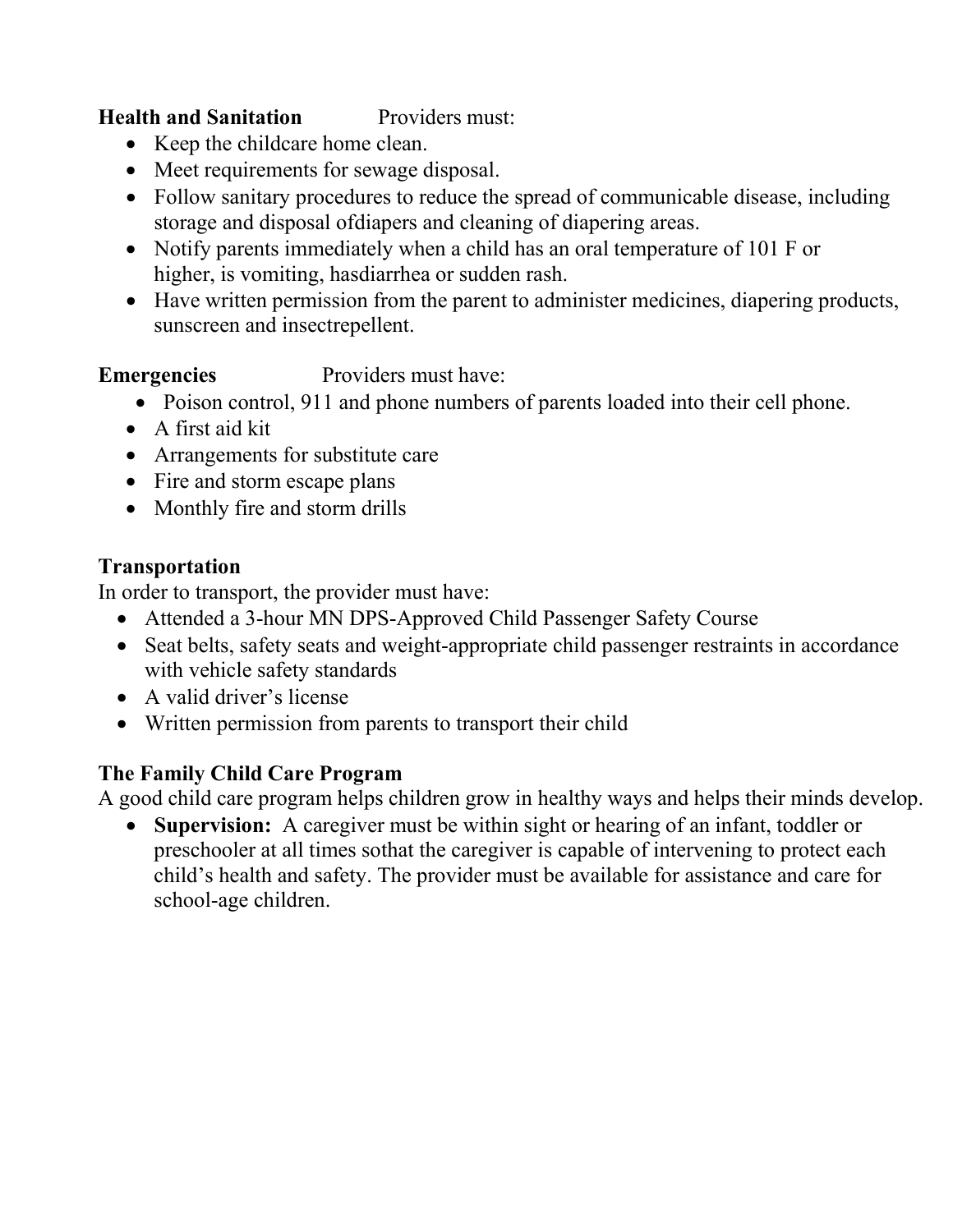**Ratios:** Providers are licensed for a total number of children, age 10 and younger, who are present in the child care home at any one time, including the children of any caregiver. Different ratios apply if the provider has a specialized license to care for infants and toddlers.

|                 |               |                                  | Children Adult's Preschool Infants, Toddlers                                |
|-----------------|---------------|----------------------------------|-----------------------------------------------------------------------------|
| 10              |               | 6                                | No more than 3 infants and toddlers, of<br>which no more than 2 are infants |
|                 |               | Group Family Child Care License: |                                                                             |
|                 |               |                                  | Children Adult's Preschool Infant, Toddlers                                 |
| 10              |               | 8                                | No more than 3 infants and toddlers,                                        |
|                 |               |                                  | of which no more than 2 are infants                                         |
| 12 <sup>7</sup> | 1             | 10                               | No more than 2 infants and toddlers,                                        |
|                 |               |                                  | of which no more than 1 is an infant.                                       |
| 14              | $\mathcal{L}$ | 10                               | No more than 4 infants and toddlers,                                        |
|                 |               |                                  | of which no more than 3 are infants.                                        |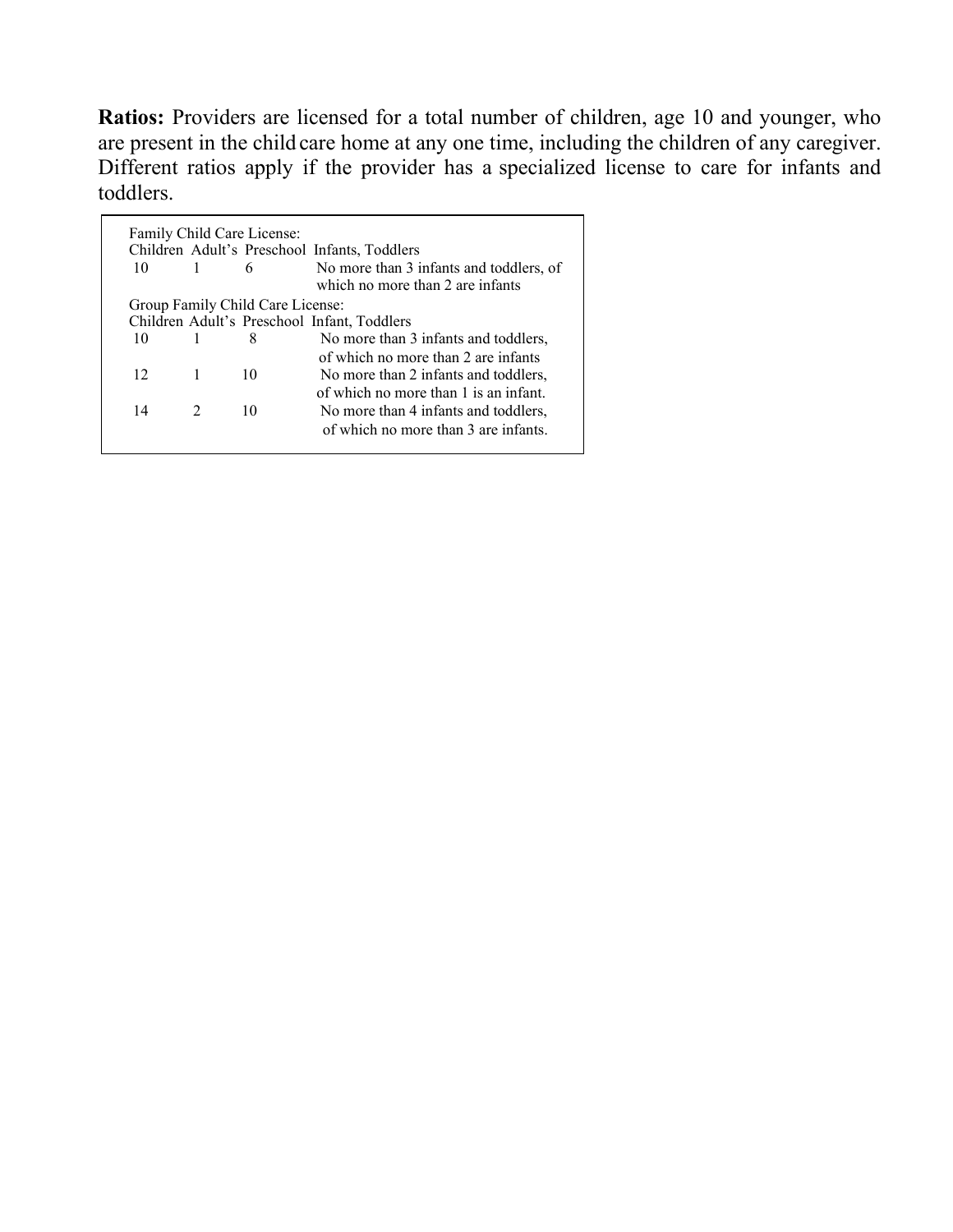**Behavior Guidance**: The provider is required to give each child guidance that helps them develop a positive self-image, self-control, and teaches acceptable behavior. Corporal punishment is prohibited. Children must not be punished for toileting accidents.

**Activities and Equipment:** Child care activities must provide for each child's physical, intellectual, emotionaland social development. Activities must be scheduled both indoors and outdoors, be appropriate to each child'sdevelopment stage and age, include active and quiet time, and contain provider-directed and child-initiated activities.

**Policies:** Providers must make a copy of the licensing rule and their policies available, including but not limitedto:

- Ages and numbers of children & pets in care
- Hours and days of operation
- Meals and snacks to be served
- Sleeping and rest arrangements
- Nondiscrimination practices
- Care of ill children, disease notification, immunizations, and medication permission
- Fees and termination
- Helper and substitute plans
- Insurance coverage

**Records:** Parents must supply providers with:

- Admission and arrangements form
- Special instructions in writing about toilet training, eating, sleeping, napping, allergies and any healthproblems.
- Immunization records
- Signed written consent to obtain medical care
- Written permission to transport children
- Signed authorization to release the child from care to a parent or person authorized by the parent.

As a parent, what is your role as an informed consumer?

- Watch for safe practices every time you are at the child care home
- Ask your provider about your child's day
- Listen to what your child tells you about his/her day
- Discuss any concerns with your provider immediately
- Contact your county licensing agency about unresolved concerns or any questions